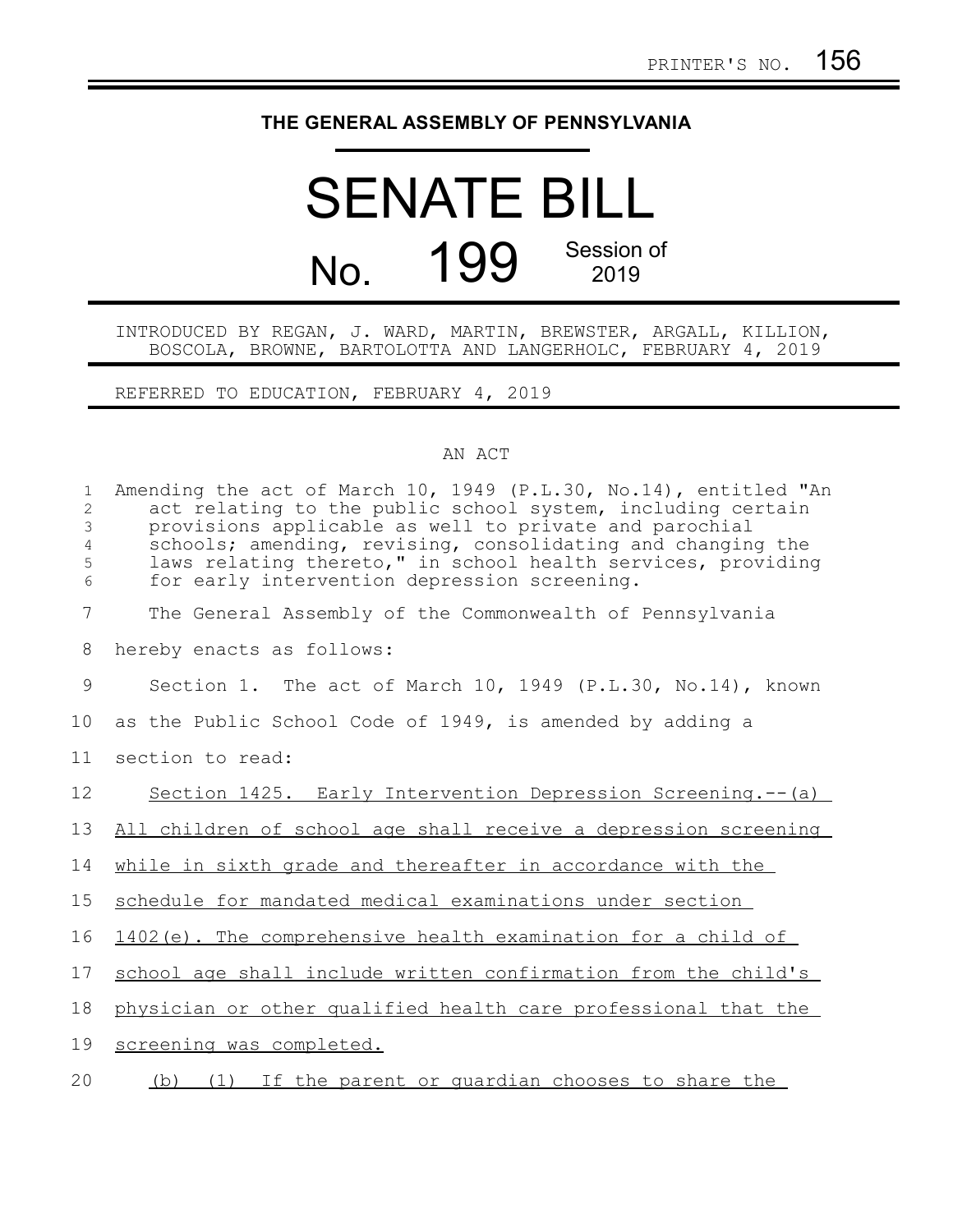| results of the screening with the school entity and the              |
|----------------------------------------------------------------------|
| screening indicates the presence of thoughts or behaviors often      |
| associated with a diagnosis of depression, the school entity         |
| shall refer the child:                                               |
| to the school's student assistance program;<br>(i)                   |
| (ii) to the school psychologist for evaluation; or                   |
| (iii) for evaluation under the Individuals with Disabilities         |
| Education Act (Public Law 91-230, 20 U.S.C. § 1400 et seq.) or       |
| under section 504 of the Rehabilitation Act of 1973 (Public Law      |
| <u>93-112, 29 U.S.C. § 794).</u>                                     |
| (2) The school entity shall notify the parent or quardian at         |
| the point of referral that an evaluation under this subsection       |
| will not be performed unless the parent or quardian consents to      |
| the evaluation.                                                      |
| (c) Each school entity shall provide notice of the                   |
| <u>requirement under subsection (a) to the parent or quardian of</u> |
| each child. The notice shall be developed by the Department of       |
| Health and made available on the school entity's publicly            |
| accessible Internet website or included in any other materials       |
| used to effectively communicate with parents or quardians            |
| regarding the medical examination requirement and shall:             |
| (1) Explain that a physician or other qualified health care          |
| professional shall conduct the depression screening as required      |
| under subsection (a) and provide the school entity in which the      |
| child is enrolled with written confirmation that the screening       |
| was completed.                                                       |
| State that a parent or quardian may opt out of the<br>(2)            |
| depression screening required under subsection (a).                  |
| Specify that the decision to act on screening results<br>(3)         |
| rests entirely with the parent or quardian.                          |
|                                                                      |

20190SB0199PN0156 - 2 -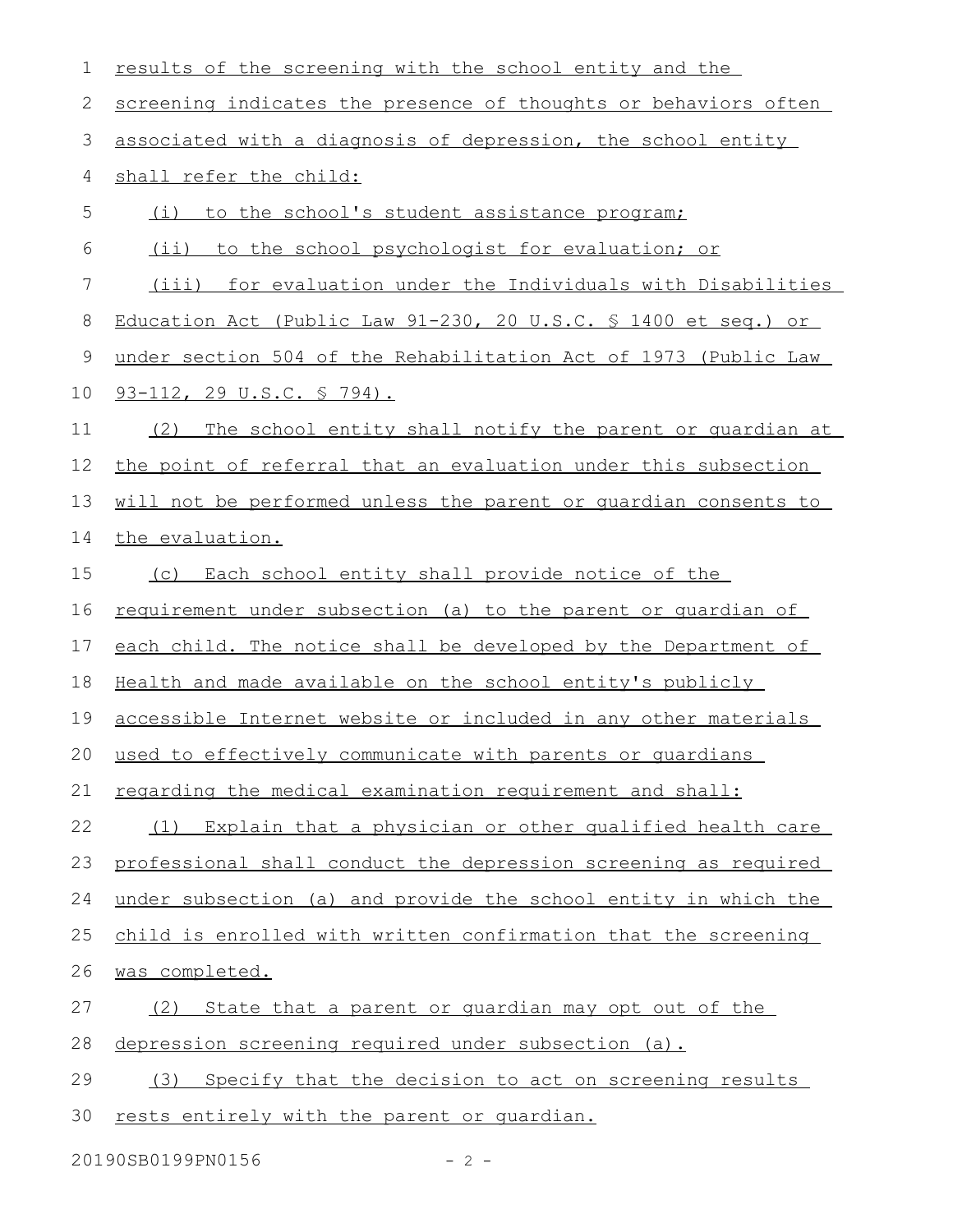| 1  | State that the school entity will not receive the<br>(4)         |
|----|------------------------------------------------------------------|
| 2  | results of the screening unless the parent or quardian chooses   |
| 3  | to share the results of the screening with the school entity.    |
| 4  | (5)<br>State the following:                                      |
| 5  | If the parent or quardian chooses to share the results<br>(i)    |
| 6  | of the screening with the school entity and the screening        |
| 7  | indicates the presence of thoughts or behaviors often associated |
| 8  | with a diagnosis of depression, the school entity shall refer    |
| 9  | the child:                                                       |
| 10 | to the school's student assistance program;<br>(A)               |
| 11 | to the school psychologist for evaluation; or<br>(B)             |
| 12 | for evaluation under the Individuals with Disabilities<br>(C)    |
| 13 | Education Act or under section 504 of the Rehabilitation Act of  |
| 14 | 1973.                                                            |
| 15 | The parent or quardian shall be notified at the point<br>$(i$ i) |
| 16 | of referral and that an evaluation under this clause may not be  |
| 17 | performed unless the parent or quardian consents to the          |
| 18 | evaluation.                                                      |
| 19 | The Department of Health, in conjunction with the<br>(d)         |
| 20 | Department of Education, shall make available materials:         |
| 21 | That at a minimum explain the following:<br>(1)                  |
| 22 | The importance of early diagnosis for mental health and<br>(i)   |
| 23 | common challenges for students with undiagnosed or untreated     |
| 24 | depression.                                                      |
| 25 | Related Federal and State privacy protections and<br>$(i$ ii)    |
| 26 | parental rights in relation to the health requirements of        |
| 27 | children of school age.                                          |
| 28 | To school entities in print format. The materials shall<br>(2)   |
| 29 | also be posted on the publicly accessible Internet websites of   |
| 30 | the Department of Health and the Department of Education.        |
|    |                                                                  |

20190SB0199PN0156 - 3 -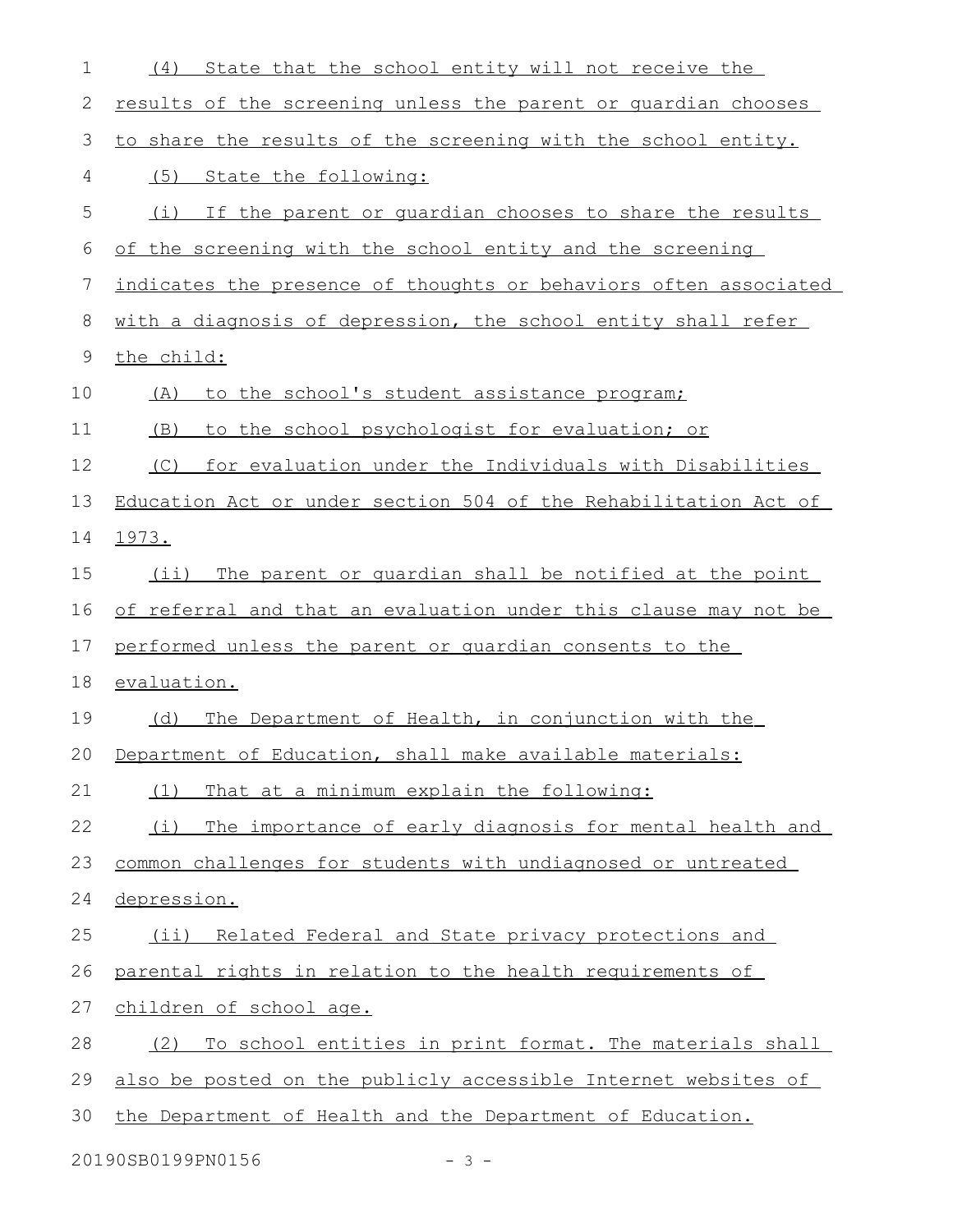| 1  | The academic records of a child of school age shall not<br>(e)   |  |  |
|----|------------------------------------------------------------------|--|--|
| 2  | include the child's screening results or information indicating  |  |  |
| 3  | whether a screening was completed.                               |  |  |
| 4  | The Department of Health shall amend the standard<br>(f)         |  |  |
| 5  | private or school physical examination of school age student     |  |  |
| 6  | form to accommodate the depression screening required under      |  |  |
| 7  | subsection (a). The form shall require the physician or other    |  |  |
| 8  | qualified health care professional completing the form to        |  |  |
| 9  | indicate confirmation that a depression screening was completed  |  |  |
| 10 | or not completed or that the parent or quardian of the student   |  |  |
| 11 | opted out of the screening. The physician or other qualified     |  |  |
| 12 | health care professional who completes the screening may use     |  |  |
| 13 | this form or a form that provides substantially similar          |  |  |
| 14 | information to provide confirmation of the screening or that the |  |  |
| 15 | parent or quardian has opted out of the screening to the school  |  |  |
| 16 | entity of the child of school age.                               |  |  |
| 17 | (q) Nothing in this section shall be construed to create,        |  |  |
| 18 | establish or expand civil or criminal liability on the part of a |  |  |
| 19 | school entity or school employe.                                 |  |  |
| 20 | (h) Within ninety (90) days of the effective date of this        |  |  |
| 21 | section, each school entity shall adopt or revise existing       |  |  |
| 22 | procedures concerning the school entity's response if it is      |  |  |
| 23 | provided with a depression screening indicating that a student   |  |  |
| 24 | has thoughts or engages in behaviors that are often associated   |  |  |
| 25 | with a diagnosis of depression.                                  |  |  |
| 26 | The Department of Health shall promulgate regulations<br>(i)     |  |  |
| 27 | necessary to implement this section, including a determination   |  |  |
| 28 | of who can be deemed a qualified health care professional for    |  |  |
| 29 | the purpose of this section and privacy procedures that apply    |  |  |
| 30 | when depression screening is conducted in a school entity by a   |  |  |
|    | 20190SB0199PN0156<br>$-4-$                                       |  |  |